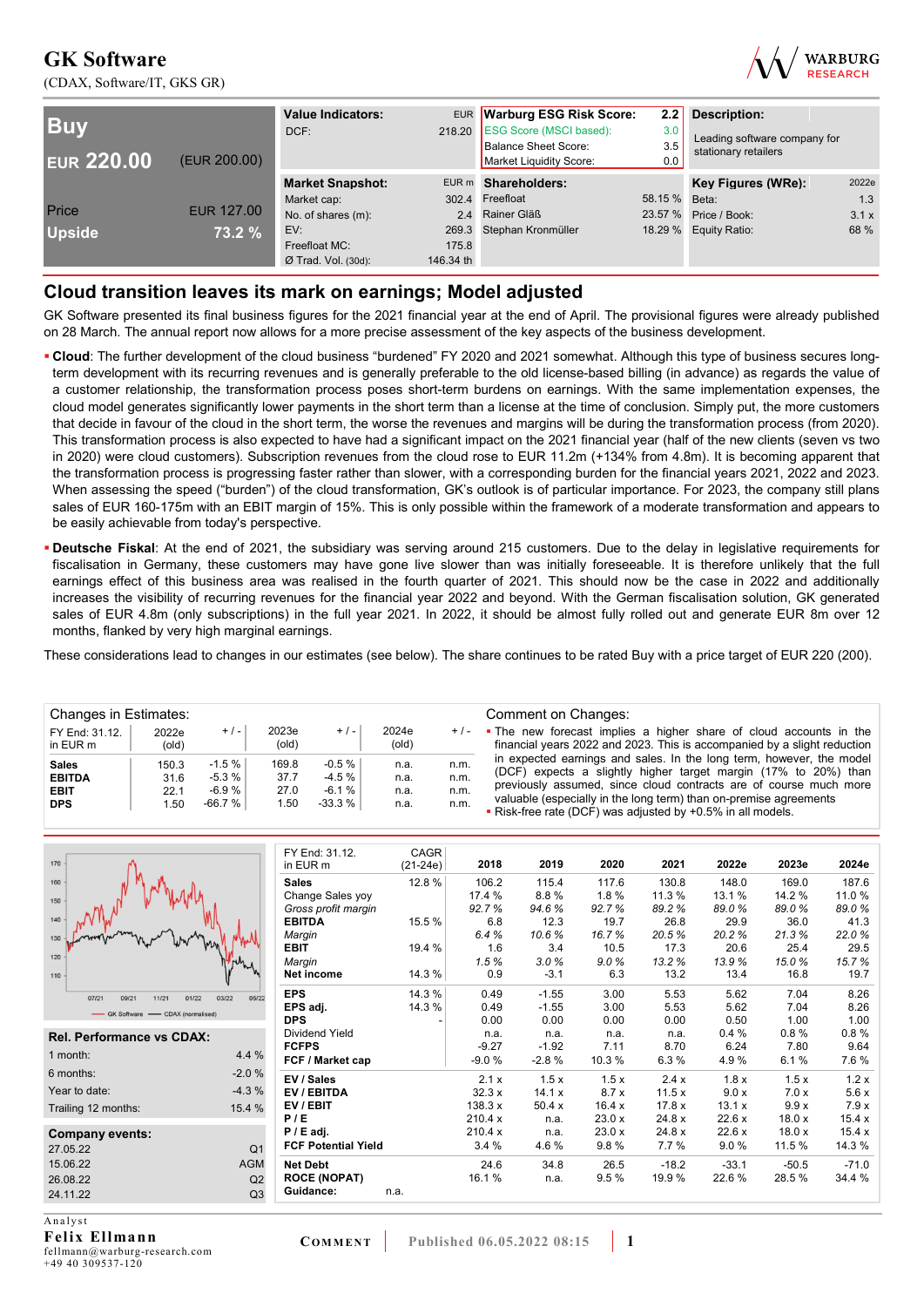



# **Company Background**

- GK Software is the leading software supplier for retailers.
- As well as standard processes, GK Software solutions facilitate special requirements such as bonus programmes, the recording of fiscal details and the seamless integration in back-end solutions.
- The business activities of GK Software divides into two segments the sale of product licences and the corresponding services.

# **Competitive Quality**

- The structural advantages of GK Software are compelling:
- GK Software's leading solution is completely Java-based, which makes it lean, platform independent and means it can be operated on the existing customer infrastructure.
- For many retail projects, GK competitors tend to undercalculate their bids and as a consequence are unable to complete the project on time and within budget.
- GK has outstanding reference clients (Hornbach, Kaufhof, Doublas, Netto, Tchibo, T-Punkt, Thalia, JYSK Nordic…)
- At the same time, GK Software's personnel costs are, depending on the location, often about 20% below those of a similar project team of a large system integrator.

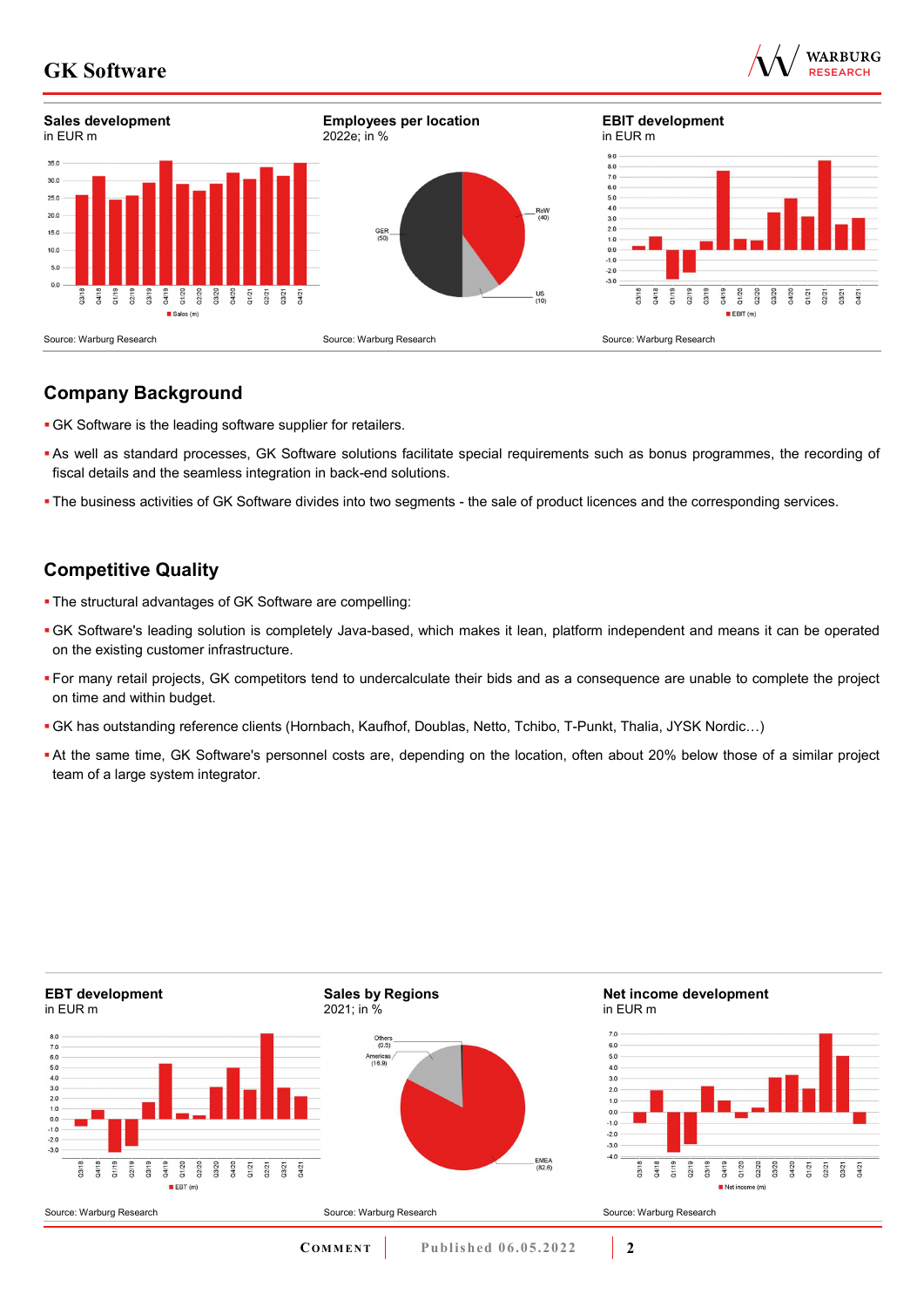

| DCF model                      |        |                          |                           |        |       |       |                     |                              |                            |       |                |                   |                       |             |
|--------------------------------|--------|--------------------------|---------------------------|--------|-------|-------|---------------------|------------------------------|----------------------------|-------|----------------|-------------------|-----------------------|-------------|
|                                |        | Detailed forecast period |                           |        |       |       |                     |                              | <b>Transitional period</b> |       |                |                   |                       | Term. Value |
| Figures in EUR m               | 2022e  | 2023e                    | 2024e                     | 2025e  | 2026e | 2027e | 2028e               | 2029e                        | 2030e                      | 2031e | 2032e          | 2033e             | 2034e                 |             |
| Sales                          | 148.0  | 169.0                    | 187.6                     | 208.2  | 231.1 | 251.9 | 269.6               | 285.7                        | 302.9                      | 321.1 | 340.3          | 360.7             | 382.4                 |             |
| Sales change                   | 13.1%  | 14.2%                    | 11.0%                     | 11.0%  | 11.0% | 9.0%  | 7.0%                | 6.0%                         | 6.0%                       | 6.0%  | 6.0%           | 6.0%              | 6.0%                  | 2.5%        |
| <b>EBIT</b>                    | 20.6   | 25.4                     | 29.5                      | 33.3   | 39.3  | 45.3  | 51.2                | 57.1                         | 60.6                       | 64.2  | 68.1           | 72.1              | 76.5                  |             |
| EBIT-margin                    | 13.9%  | 15.0%                    | 15.7%                     | 16.0%  | 17.0% | 18.0% | 19.0%               | 20.0%                        | 20.0%                      | 20.0% | 20.0%          | 20.0%             | 20.0%                 |             |
| Tax rate (EBT)                 | 29.0%  | 29.0%                    | 29.0%                     | 29.0%  | 29.0% | 29.0% | 29.0%               | 29.0%                        | 29.0%                      | 29.0% | 29.0%          | 29.0%             | 29.0%                 |             |
| <b>NOPAT</b>                   | 14.6   | 18.0                     | 20.9                      | 23.7   | 27.9  | 32.2  | 36.4                | 40.6                         | 43.0                       | 45.6  | 48.3           | 51.2              | 54.3                  |             |
| Depreciation                   | 9.3    | 10.6                     | 11.8                      | 14.6   | 11.6  | 10.1  | 8.1                 | 8.6                          | 9.1                        | 9.6   | 10.2           | 10.8              | 11.5                  |             |
| in % of Sales                  | 6.3%   | 6.3%                     | 6.3%                      | 7.0%   | 5.0%  | 4.0%  | 3.0%                | 3.0%                         | 3.0%                       | 3.0%  | 3.0%           | 3.0%              | 3.0%                  |             |
| Changes in provisions          | 0.0    | 0.0                      | 0.0                       | $-1.2$ | 0.1   | 0.1   | 0.1                 | 0.1                          | 0.1                        | 0.1   | 0.1            | 0.1               | 0.1                   |             |
| Change in Liquidity from       |        |                          |                           |        |       |       |                     |                              |                            |       |                |                   |                       |             |
| - Working Capital              | 2.5    | 3.0                      | 2.7                       | 3.0    | 3.3   | 3.0   | 2.5                 | 2.3                          | 2.5                        | 2.6   | 2.8            | 2.9               | 3.1                   |             |
| - Capex                        | 5.5    | 6.0                      | 6.0                       | 7.3    | 9.2   | 7.6   | 8.1                 | 8.6                          | 9.1                        | 9.6   | 10.2           | 10.8              | 11.5                  |             |
| Capex in % of Sales            | 3.7%   | 3.6%                     | 3.2%                      | 3.5%   | 4.0%  | 3.0%  | 3.0%                | 3.0%                         | 3.0%                       | 3.0%  | 3.0%           | 3.0%              | 3.0%                  |             |
| - Other                        | 0.0    | 0.0                      | 0.0                       | 0.0    | 0.0   | 0.0   | 0.0                 | 0.0                          | 0.0                        | 0.0   | 0.0            | 0.0               | 0.0                   |             |
| Free Cash Flow (WACC<br>Model) | 15.9   | 19.6                     | 24.0                      | 26.8   | 27.0  | 31.8  | 33.9                | 38.3                         | 40.6                       | 43.0  | 45.6           | 48.3              | 51.2                  | 53          |
| PV of FCF                      | 15.1   | 17.1                     | 19.2                      | 19.6   | 18.1  | 19.5  | 19.0                | 19.7                         | 19.1                       | 18.6  | 18.1           | 17.5              | 17.0                  | 265         |
| share of PVs                   |        | 10.23 %                  |                           |        |       |       |                     | 37.09 %                      |                            |       |                |                   |                       | 52.68%      |
| Model parameter                |        |                          |                           |        |       |       |                     | Valuation (m)                |                            |       |                |                   |                       |             |
| Derivation of WACC:            |        |                          | Derivation of Beta:       |        |       |       |                     | Present values 2034e         |                            | 238   |                |                   |                       |             |
|                                |        |                          |                           |        |       |       |                     | <b>Terminal Value</b>        |                            | 265   |                |                   |                       |             |
| Debt ratio                     | 0.00%  |                          | <b>Financial Strength</b> |        |       | 1.30  |                     | <b>Financial liabilities</b> |                            |       | 27             |                   |                       |             |
| Cost of debt (after tax)       | 4.2%   |                          | Liquidity (share)         |        |       | 1.30  |                     | <b>Pension liabilities</b>   |                            |       | $\overline{2}$ |                   |                       |             |
| Market return                  | 7.50 % |                          | Cyclicality               |        |       | 1.30  | Hybrid capital      |                              |                            |       | 0              |                   |                       |             |
| Risk free rate                 | 2.00 % |                          | Transparency              |        |       | 1.30  |                     | Minority interest            |                            |       | $\overline{1}$ |                   |                       |             |
|                                |        |                          | Others                    |        |       | 1.30  |                     | Market val. of investments   |                            |       | $\mathbf 0$    |                   |                       |             |
|                                |        |                          |                           |        |       |       | Liquidity           |                              |                            |       | 47             | No. of shares (m) |                       | 2.4         |
| <b>WACC</b>                    | 9.15%  |                          | <b>Beta</b>               |        |       | 1.30  | <b>Equity Value</b> |                              |                            |       | 520            |                   | Value per share (EUR) | 218.20      |

#### **Sensitivity Value per Share (EUR)**

|                | <b>Terminal Growth</b> |        |                                                    |        |                      |        |        |                   | Delta EBIT-margin |        |        |                                                                       |        |                      |        |
|----------------|------------------------|--------|----------------------------------------------------|--------|----------------------|--------|--------|-------------------|-------------------|--------|--------|-----------------------------------------------------------------------|--------|----------------------|--------|
| Beta WACC      |                        |        | $1.75\%$ 2.00 % 2.25 % 2.50 % 2.75 % 3.00 % 3.25 % |        |                      |        |        | <b>Beta WACC</b>  |                   |        |        | $-1.5$ pp $-1.0$ pp $-0.5$ pp $+0.0$ pp $+0.5$ pp $+1.0$ pp $+1.5$ pp |        |                      |        |
| 1.48 $10.1\%$  | 179.72                 | 182.13 | 184.68                                             | 187.41 | 190.32               | 193.43 | 196 77 | $1.48$ 10.1 %     | 172.72            | 177.62 | 182.51 | 187.41                                                                | 192.31 | 197.20               | 202.10 |
| $1.39$ $9.7\%$ | 192.43                 | 195.32 | 198.40                                             | 201.69 | 205.23 209.03        |        | 213.13 | $1.39$ $9.7\%$    | 185.87            | 191.15 |        | 196.42 201.69                                                         |        | 206.97 212.24 217.52 |        |
| $1.35$ $9.4%$  | 19944                  | 202.61 | 206.00                                             |        | 209.64 213.55 217.77 |        | 222.33 | $1.35$ $9.4%$     | 193 19            | 198 67 |        | 204.15 209.64 215.12 220.61                                           |        |                      | 226.09 |
| $1.30 \t9.2\%$ | 206.94                 |        | 210.43 214.17 218.20 222.54 227.23                 |        |                      |        | 232.32 | $1.30\quad 9.2\%$ | 201.07            | 206.78 |        | 212.49 218.20 223.91 229.62 235.33                                    |        |                      |        |
| 1.25 $8.9\%$   | 214.98                 |        | 218.84 222.98 227.45 232.28 237.52 243.22          |        |                      |        |        | $1.25$ 8.9%       | 209.58            |        |        | 215.54 221.49 227.45 233.40 239.36 245.31                             |        |                      |        |
| 1.21 8.7 $%$   | 223.64                 | 227.90 | 232.50                                             | 237.47 | 242.86               | 248.73 | 255 15 | 1.21 8.7 $%$      | 218.81            | 225.03 |        | 231.25 237.47                                                         | 243.69 | 249.91               | 256.13 |
| 1.12 $8.2\%$   | 243.04                 | 248.31 | 254.03                                             |        | 260.25 267.05        | 274.50 | 282.72 | 1.12 $8.2\%$      | 239.78            | 246.61 |        | 253.43 260.25 267.07                                                  |        | 273.89               | 280.71 |

GK has been able to grow strongly in recent years and, last but not least, convince in terms of profitability

• The technological leadership position and the cooperation with SAP form a good basis for further growth

**- This leading position in the world provides considerable scope for sales and earnings**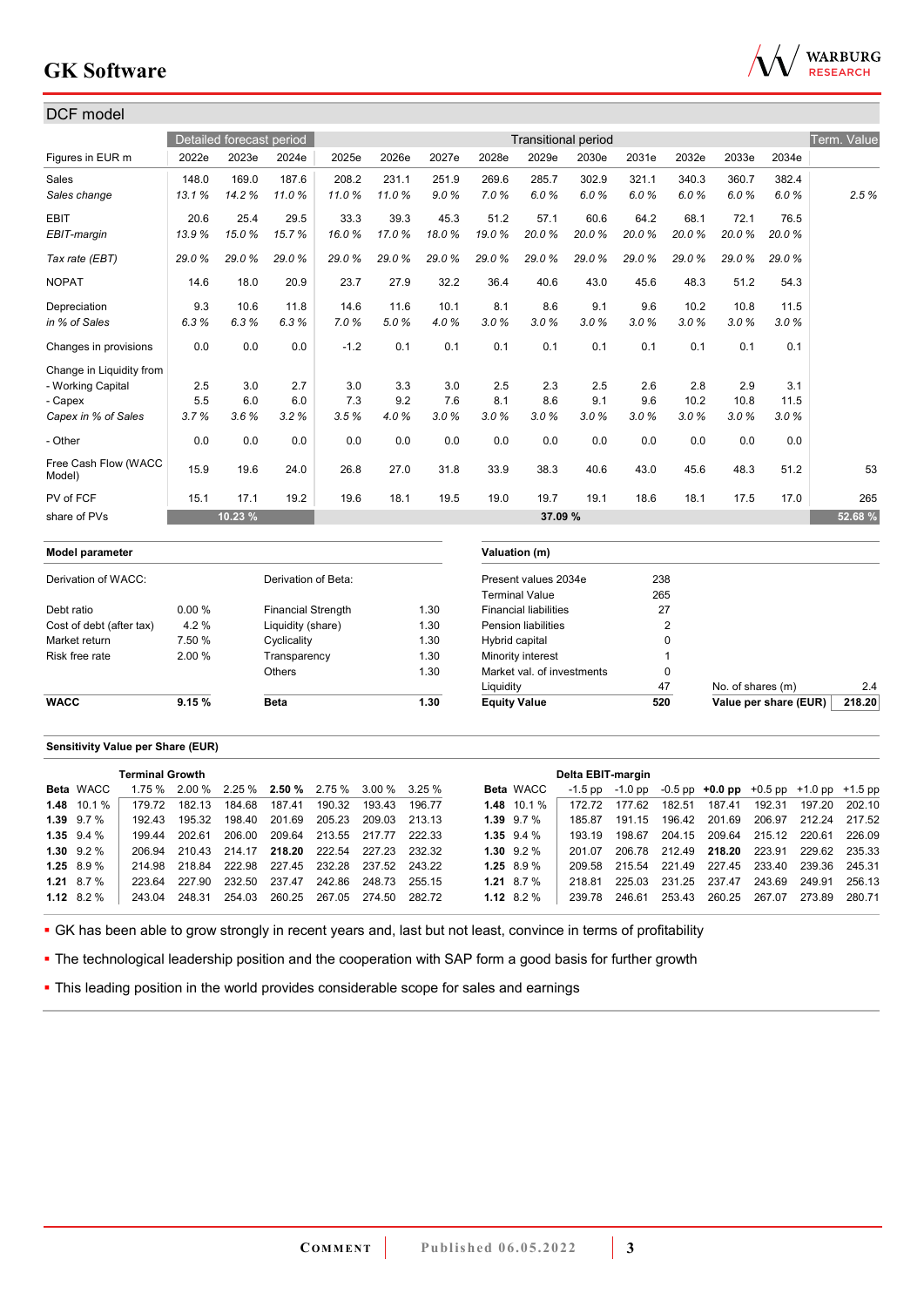

| Valuation                           |         |        |        |        |        |        |        |
|-------------------------------------|---------|--------|--------|--------|--------|--------|--------|
|                                     | 2018    | 2019   | 2020   | 2021   | 2022e  | 2023e  | 2024e  |
| Price / Book                        | 5.0x    | 3.3x   | 3.0x   | 4.0 x  | 3.1x   | 2.7x   | 2.3x   |
| Book value per share ex intangibles | 4.82    | 6.71   | 10.68  | 21.43  | 29.24  | 38.43  | 48.67  |
| EV / Sales                          | 2.1x    | 1.5x   | 1.5x   | 2.4x   | 1.8x   | 1.5x   | 1.2x   |
| EV / EBITDA                         | 32.3x   | 14.1 x | 8.7x   | 11.5x  | 9.0 x  | 7.0x   | 5.6x   |
| EV / EBIT                           | 138.3 x | 50.4 x | 16.4x  | 17.8x  | 13.1 x | 9.9x   | 7.9x   |
| EV / EBIT adj.*                     | 138.3 x | 50.4x  | 16.4x  | 17.8 x | 13.1 x | 9.9x   | 7.9x   |
| P / FCF                             | n.a.    | n.a.   | 9.7x   | 15.8x  | 20.4 x | 16.3x  | 13.2x  |
| P/E                                 | 210.4 x | n.a.   | 23.0x  | 24.8 x | 22.6x  | 18.0x  | 15.4x  |
| $P / E$ adj.*                       | 210.4 x | n.a.   | 23.0 x | 24.8 x | 22.6 x | 18.0x  | 15.4x  |
| Dividend Yield                      | n.a.    | n.a.   | n.a.   | n.a.   | 0.4%   | 0.8%   | 0.8%   |
| FCF Potential Yield (on market EV)  | 3.4%    | 4.6%   | 9.8%   | 7.7%   | 9.0%   | 11.5 % | 14.3 % |
| *Adjustments made for: -            |         |        |        |        |        |        |        |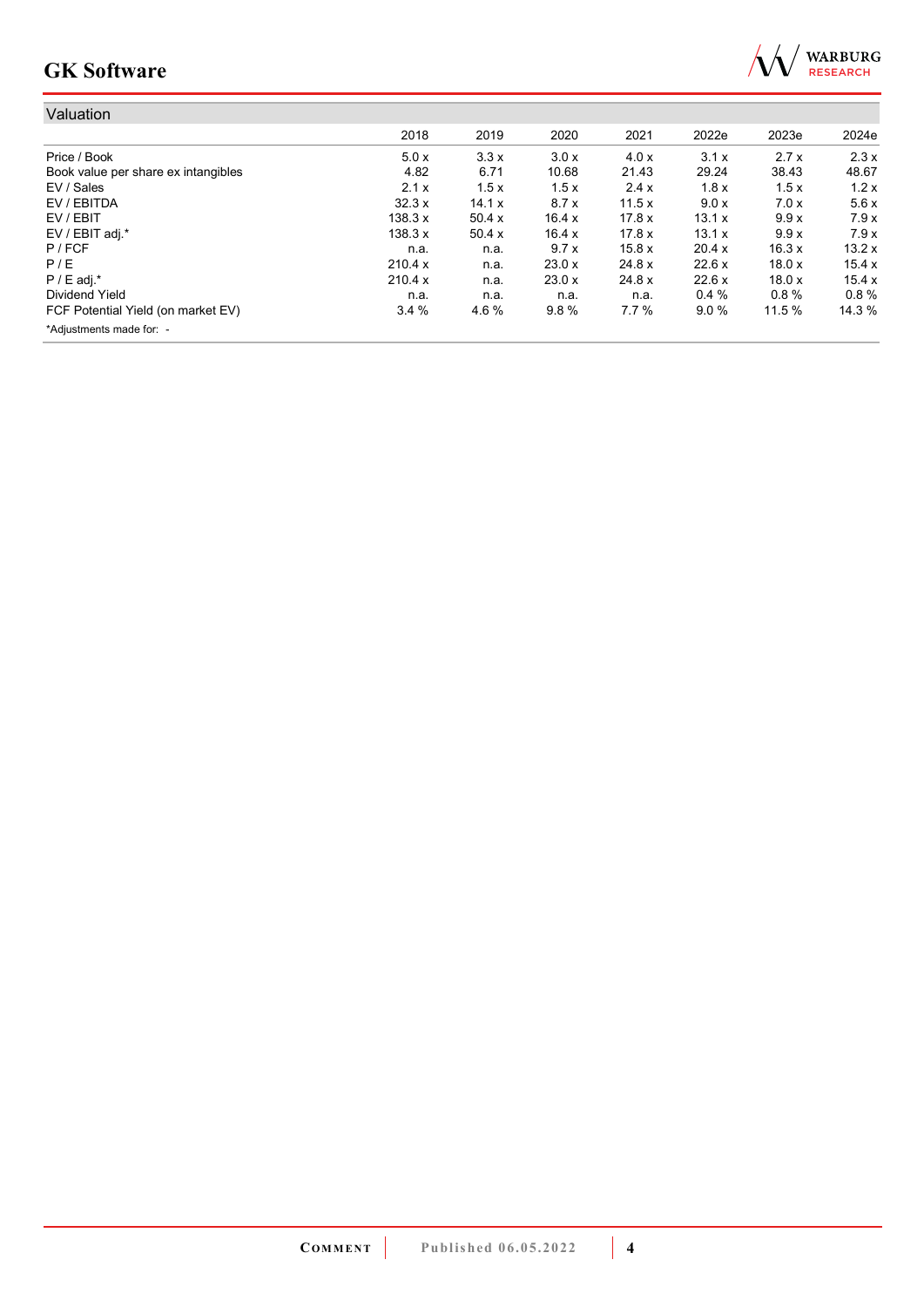## **Consolidated profit & loss**



| In EUR m                                         | 2018   | 2019    | 2020   | 2021   | 2022e  | 2023e  | 2024e |
|--------------------------------------------------|--------|---------|--------|--------|--------|--------|-------|
| <b>Sales</b>                                     | 106.2  | 115.4   | 117.6  | 130.8  | 148.0  | 169.0  | 187.6 |
| Change Sales yoy                                 | 17.4 % | 8.8%    | 1.8%   | 11.3 % | 13.1 % | 14.2 % | 11.0% |
| Increase / decrease in inventory                 | 0.0    | 0.0     | 0.0    | 0.0    | 0.0    | 0.0    | 0.0   |
| Own work capitalised                             | 0.0    | 0.0     | 0.8    | 0.0    | 0.0    | 0.0    | 0.0   |
| <b>Total Sales</b>                               | 106.2  | 115.4   | 118.4  | 130.8  | 148.0  | 169.0  | 187.6 |
| Material expenses                                | 7.7    | 6.2     | 9.4    | 14.2   | 16.3   | 18.6   | 20.6  |
| <b>Gross profit</b>                              | 98.4   | 109.2   | 109.0  | 116.7  | 131.7  | 150.4  | 167.0 |
| Gross profit margin                              | 92.7%  | 94.6%   | 92.7%  | 89.2%  | 89.0%  | 89.0%  | 89.0% |
| Personnel expenses                               | 68.8   | 78.1    | 75.6   | 78.7   | 88.8   | 101.4  | 112.6 |
| Other operating income                           | 3.6    | 3.8     | 4.3    | 8.7    | 7.4    | 8.5    | 9.4   |
| Other operating expenses                         | 26.4   | 22.7    | 17.9   | 19.9   | 20.4   | 21.5   | 22.5  |
| Unfrequent items                                 | 0.0    | 0.0     | 0.0    | 0.0    | 0.0    | 0.0    | 0.0   |
| <b>EBITDA</b>                                    | 6.8    | 12.3    | 19.7   | 26.8   | 29.9   | 36.0   | 41.3  |
| Margin                                           | 6.4%   | 10.6%   | 16.7%  | 20.5%  | 20.2%  | 21.3%  | 22.0% |
| Depreciation of fixed assets                     | 2.7    | 2.0     | 1.8    | 2.4    | 2.2    | 2.5    | 2.8   |
| <b>EBITA</b>                                     | 4.1    | 10.3    | 17.9   | 24.4   | 27.7   | 33.5   | 38.5  |
| Amortisation of intangible assets                | 2.5    | 6.8     | 7.4    | 7.1    | 7.1    | 8.1    | 9.0   |
| Goodwill amortisation                            | 0.0    | 0.0     | 0.0    | 0.0    | 0.0    | 0.0    | 0.0   |
| <b>EBIT</b>                                      | 1.6    | 3.4     | 10.5   | 17.3   | 20.6   | 25.4   | 29.5  |
| Margin                                           | 1.5%   | 3.0%    | 9.0%   | 13.2%  | 13.9%  | 15.0%  | 15.7% |
| EBIT adj.                                        | 1.6    | 3.4     | 10.5   | 17.3   | 20.6   | 25.4   | 29.5  |
| Interest income                                  | 0.1    | 0.1     | 0.2    | 0.6    | 0.0    | 0.0    | 0.0   |
| Interest expenses                                | 1.6    | 2.3     | 1.6    | 1.4    | 1.5    | 1.5    | 1.5   |
| Other financial income (loss)                    | 0.0    | 0.0     | 0.0    | 0.0    | 0.0    | 0.0    | 0.0   |
| <b>EBT</b>                                       | 0.2    | 1.2     | 9.1    | 16.5   | 19.1   | 23.9   | 28.0  |
| Margin                                           | 0.2%   | 1.1%    | 7.7%   | 12.6%  | 12.9%  | 14.1%  | 14.9% |
| <b>Total taxes</b>                               | $-0.8$ | 4.4     | 2.8    | 3.2    | 5.5    | 6.9    | 8.1   |
| Net income from continuing operations            | 0.9    | $-3.1$  | 6.3    | 13.3   | 13.5   | 16.9   | 19.8  |
| Income from discontinued operations (net of tax) | 0.0    | 0.0     | 0.0    | 0.0    | 0.0    | 0.0    | 0.0   |
| Net income before minorities                     | 0.9    | $-3.1$  | 6.3    | 13.3   | 13.5   | 16.9   | 19.8  |
| Minority interest                                | 0.0    | 0.0     | $-0.1$ | 0.1    | 0.1    | 0.2    | 0.2   |
| <b>Net income</b>                                | 0.9    | $-3.1$  | 6.3    | 13.2   | 13.4   | 16.8   | 19.7  |
| Margin                                           | 0.9%   | $-2.7%$ | 5.4%   | 10.1%  | 9.0%   | 9.9%   | 10.5% |
| Number of shares, average                        | 1.9    | 2.0     | 2.1    | 2.4    | 2.4    | 2.4    | 2.4   |
| <b>EPS</b>                                       | 0.49   | $-1.55$ | 3.00   | 5.53   | 5.62   | 7.04   | 8.26  |
| EPS adj.                                         | 0.49   | $-1.55$ | 3.00   | 5.53   | 5.62   | 7.04   | 8.26  |
| *Adjustments made for:                           |        |         |        |        |        |        |       |

### **Guidance: n.a.**

## **Financial Ratios**

|                               | 2018     | 2019     | 2020      | 2021    | 2022e   | 2023e   | 2024e   |
|-------------------------------|----------|----------|-----------|---------|---------|---------|---------|
| Total Operating Costs / Sales | 93.6 %   | 89.4 %   | 84.0 %    | 79.5 %  | 79.8 %  | 78.7 %  | 78.0 %  |
| <b>Operating Leverage</b>     | $-3.9x$  | 13.1 x   | 113.2 $x$ | 5.7x    | 1.4x    | 1.6x    | 1.5x    |
| EBITDA / Interest expenses    | 4.4x     | 5.4x     | 12.0x     | 18.8x   | 19.9x   | 24.0 x  | 27.5x   |
| Tax rate (EBT)                | -439.8 % | 354.6%   | 31.1 %    | 19.2%   | 29.0 %  | 29.0 %  | 29.0 %  |
| Dividend Payout Ratio         | $0.0\%$  | $0.0 \%$ | $0.0\%$   | $0.0\%$ | 8.8%    | 14.1 %  | 12.0 %  |
| Sales per Employee            | 232.188  | 247.572  | 247.158   | 269.699 | 299.073 | 334,812 | 364,355 |

### **Sales, EBITDA** in EUR m







## **Performance per Share**

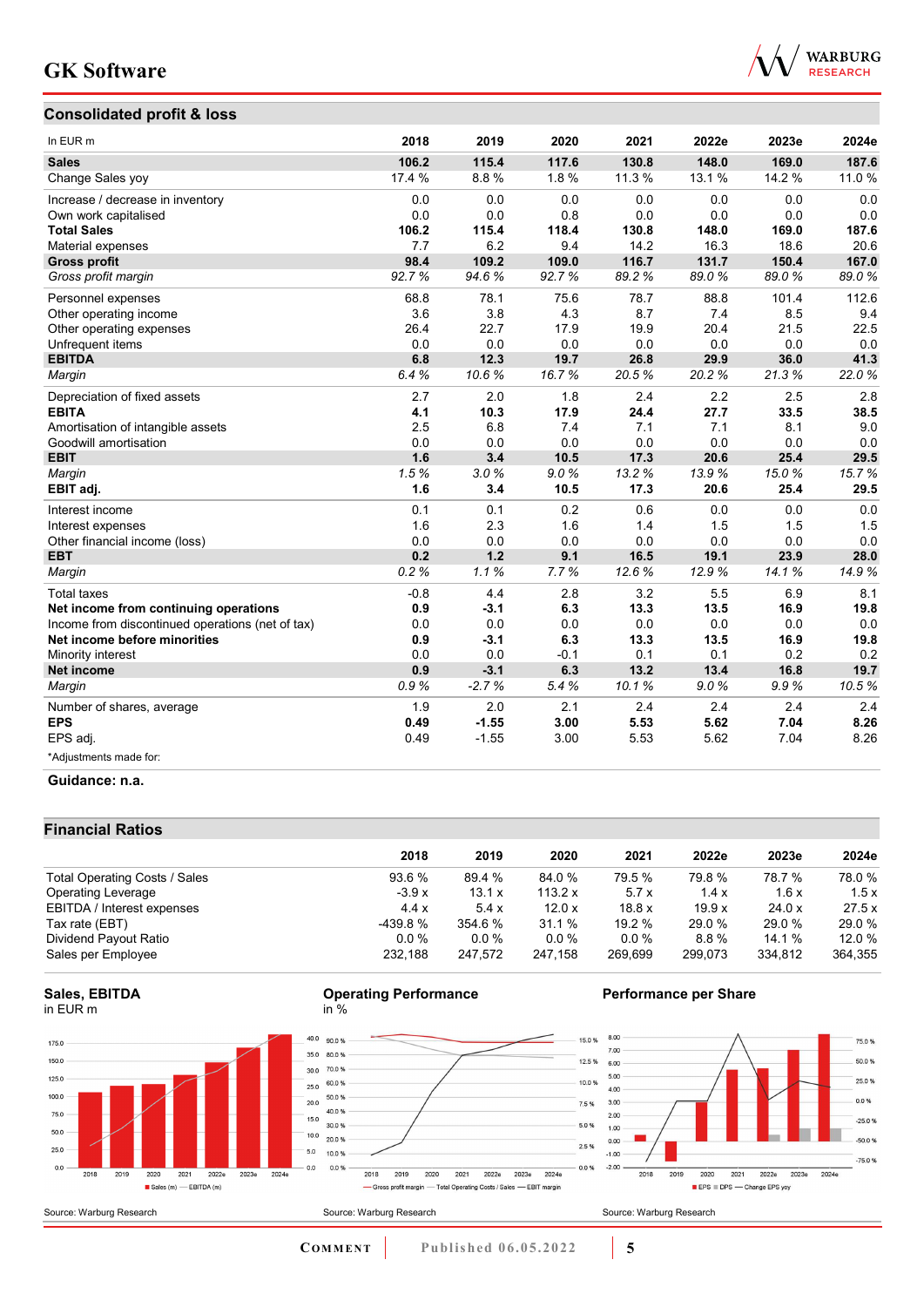# **Consolidated balance sheet**



| Consondated Dalance Sheet                               |       |       |       |       |       |       |       |
|---------------------------------------------------------|-------|-------|-------|-------|-------|-------|-------|
| In EUR <sub>m</sub>                                     | 2018  | 2019  | 2020  | 2021  | 2022e | 2023e | 2024e |
| <b>Assets</b>                                           |       |       |       |       |       |       |       |
| Goodwill and other intangible assets                    | 30.0  | 27.6  | 25.4  | 31.7  | 26.6  | 20.4  | 13.4  |
| thereof other intangible assets                         | 12.2  | 22.2  | 25.4  | 31.7  | 26.6  | 20.4  | 13.4  |
| thereof Goodwill                                        | 17.9  | 5.4   | 0.0   | 0.0   | 0.0   | 0.0   | 0.0   |
| Property, plant and equipment                           | 22.7  | 33.0  | 31.1  | 21.3  | 22.6  | 24.1  | 25.3  |
| <b>Financial assets</b>                                 | 0.0   | 0.0   | 0.0   | 0.0   | 0.0   | 0.0   | 0.0   |
| Other long-term assets                                  | 0.0   | 0.0   | 0.0   | 0.0   | 0.0   | 0.0   | 0.0   |
| <b>Fixed assets</b>                                     | 52.8  | 60.7  | 56.6  | 53.0  | 49.2  | 44.5  | 38.7  |
| Inventories                                             | 0.5   | 0.3   | 0.2   | 0.1   | 0.1   | 0.1   | 0.1   |
| Accounts receivable                                     | 26.0  | 24.0  | 24.0  | 24.0  | 27.1  | 31.0  | 34.4  |
| Liquid assets                                           | 11.8  | 8.1   | 9.4   | 46.9  | 47.2  | 64.6  | 85.1  |
| Other short-term assets                                 | 20.0  | 21.2  | 20.6  | 20.2  | 20.2  | 20.2  | 20.2  |
| <b>Current assets</b>                                   | 58.4  | 53.5  | 54.2  | 91.2  | 94.5  | 115.8 | 139.8 |
| <b>Total Assets</b>                                     | 111.2 | 114.2 | 110.7 | 144.2 | 143.7 | 160.4 | 178.5 |
| Liabilities and shareholders' equity                    |       |       |       |       |       |       |       |
| Subscribed capital                                      | 1.9   | 2.0   | 2.1   | 2.3   | 2.3   | 2.3   | 2.3   |
| Capital reserve                                         | 21.4  | 27.3  | 28.7  | 49.3  | 49.3  | 49.3  | 49.3  |
| Retained earnings                                       | 0.0   | 0.0   | 0.0   | 0.0   | 13.4  | 29.0  | 46.3  |
| Other equity components                                 | 15.8  | 11.8  | 17.2  | 31.1  | 31.2  | 31.4  | 31.5  |
| Shareholders' equity                                    | 39.2  | 41.2  | 47.9  | 82.7  | 96.2  | 112.0 | 129.3 |
| Minority interest                                       | 1.1   | 1.1   | 0.7   | 0.9   | 0.9   | 0.9   | 0.9   |
| <b>Total equity</b>                                     | 40.3  | 42.3  | 48.7  | 83.6  | 97.1  | 112.8 | 130.2 |
| Provisions                                              | 3.1   | 4.2   | 3.5   | 2.4   | 2.4   | 2.4   | 2.4   |
| thereof provisions for pensions and similar obligations | 1.6   | 2.8   | 2.7   | 1.9   | 1.9   | 1.9   | 1.9   |
| Financial liabilities (total)                           | 34.8  | 40.1  | 33.2  | 26.8  | 12.2  | 12.2  | 12.2  |
| Short-term financial liabilities                        | 12.3  | 13.9  | 7.8   | 1.0   | 1.0   | 1.0   | 1.0   |
| Accounts payable                                        | 2.4   | 2.5   | 3.6   | 5.2   | 5.8   | 6.7   | 7.4   |
| <b>Other liabilities</b>                                | 30.7  | 25.2  | 21.7  | 26.2  | 26.2  | 26.2  | 26.2  |
| <b>Liabilities</b>                                      | 70.9  | 71.9  | 62.0  | 60.7  | 46.7  | 47.6  | 48.3  |
| Total liabilities and shareholders' equity              | 111.2 | 114.2 | 110.7 | 144.2 | 143.7 | 160.4 | 178.5 |

### **Financial Ratios**

|                                         | 2018    | 2019    | 2020    | 2021     | 2022e    | 2023e    | 2024e    |
|-----------------------------------------|---------|---------|---------|----------|----------|----------|----------|
| <b>Efficiency of Capital Employment</b> |         |         |         |          |          |          |          |
| <b>Operating Assets Turnover</b>        | 2.3x    | 2.1x    | 2.3x    | 3.3x     | 3.4x     | 3.5x     | 3.6x     |
| Capital Employed Turnover               | 1.6x    | 1.5x    | 1.6x    | 2.0 x    | 2.3x     | 2.7x     | 3.2x     |
| <b>ROA</b>                              | 1.8%    | $-5.2%$ | 11.2 %  | 24.8 %   | 27.2 %   | 37.6 %   | 50.8%    |
| <b>Return on Capital</b>                |         |         |         |          |          |          |          |
| ROCE (NOPAT)                            | 16.1 %  | n.a.    | 9.5%    | 19.9 %   | 22.6 %   | 28.5 %   | 34.4 %   |
| <b>ROE</b>                              | 2.4%    | $-7.8%$ | 14.2%   | 20.1 %   | 15.0 %   | 16.1 %   | 16.3 %   |
| Adj. ROE                                | 2.4%    | $-7.8%$ | 14.2 %  | 20.1 %   | 15.0 %   | 16.1%    | 16.3 %   |
| <b>Balance sheet quality</b>            |         |         |         |          |          |          |          |
| Net Debt                                | 24.6    | 34.8    | 26.5    | $-18.2$  | $-33.1$  | $-50.5$  | $-71.0$  |
| Net Financial Debt                      | 23.0    | 32.0    | 23.8    | $-20.1$  | $-35.0$  | $-52.3$  | $-72.9$  |
| Net Gearing                             | 61.1 %  | 82.3 %  | 54.5 %  | $-21.8%$ | $-34.1%$ | $-44.7%$ | $-54.6%$ |
| Net Fin. Debt / EBITDA                  | 337.0 % | 261.2 % | 120.8 % | n.a.     | n.a.     | n.a.     | n.a.     |
| Book Value / Share                      | 20.6    | 20.4    | 22.7    | 34.7     | 40.4     | 47.0     | 54.3     |
| Book value per share ex intangibles     | 4.8     | 6.7     | 10.7    | 21.4     | 29.2     | 38.4     | 48.7     |



**COMMENT** Published 06.05.2022 **6**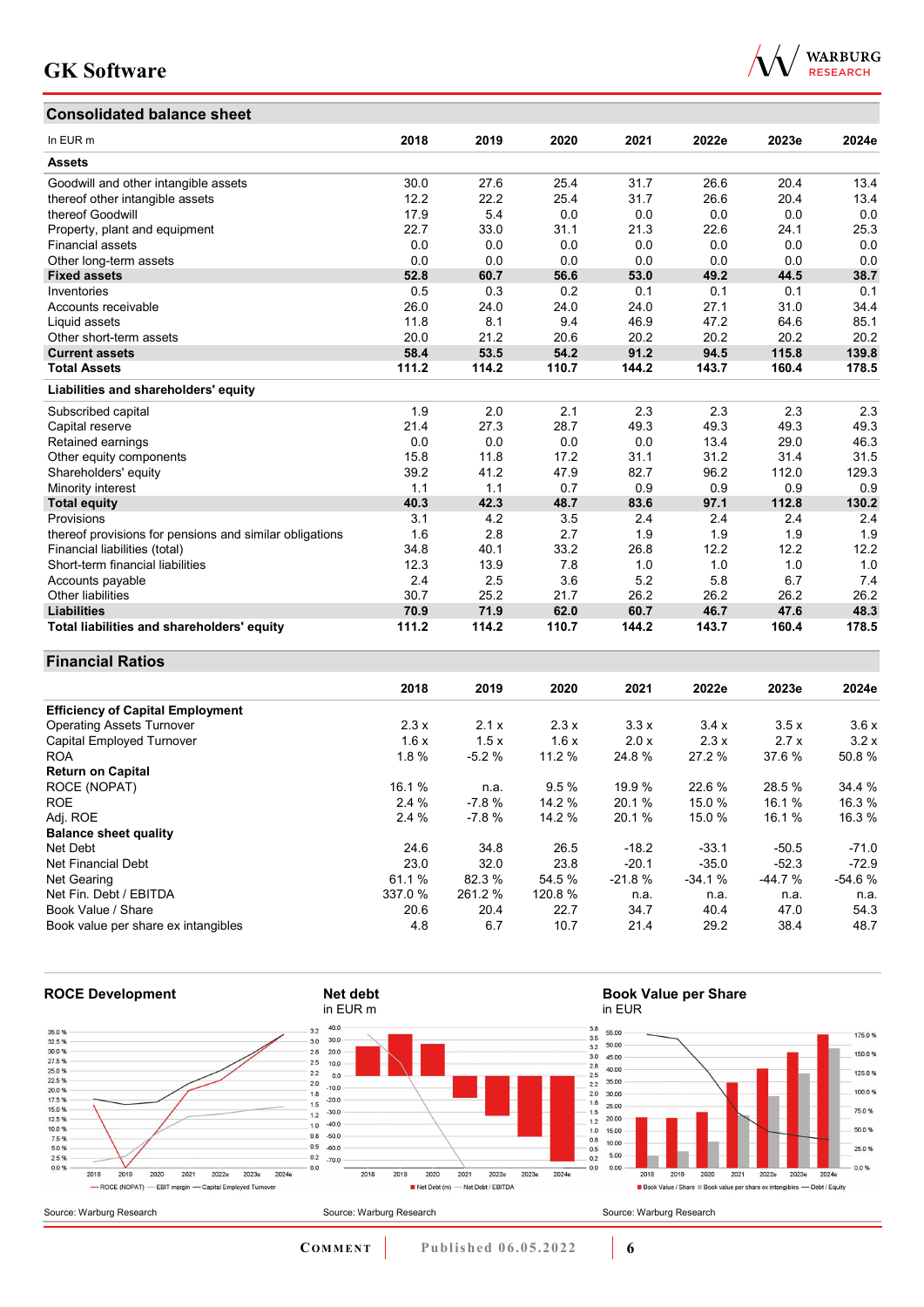## **Consolidated cash flow statement**



| In EUR m                                               | 2018    | 2019   | 2020    | 2021   | 2022e   | 2023e  | 2024e  |
|--------------------------------------------------------|---------|--------|---------|--------|---------|--------|--------|
| Net income                                             | 0.9     | $-3.1$ | 6.3     | 13.3   | 13.5    | 16.9   | 19.8   |
| Depreciation of fixed assets                           | 2.7     | 2.0    | 1.8     | 2.4    | 2.2     | 2.5    | 2.8    |
| Amortisation of goodwill                               | 0.0     | 0.0    | 0.0     | 0.0    | 0.0     | 0.0    | 0.0    |
| Amortisation of intangible assets                      | 2.5     | 6.8    | 7.4     | 7.1    | 7.1     | 8.1    | 9.0    |
| Increase/decrease in long-term provisions              | $-0.3$  | 1.2    | 0.0     | $-0.8$ | 0.0     | 0.0    | 0.0    |
| Other non-cash income and expenses                     | $-3.3$  | 0.0    | 0.0     | $-1.5$ | 0.0     | 0.0    | 0.0    |
| Cash Flow before NWC change                            | 2.5     | 6.9    | 15.4    | 20.4   | 22.9    | 27.6   | 31.7   |
| Increase / decrease in inventory                       | 0.5     | 0.2    | 0.1     | 0.1    | 0.0     | 0.0    | 0.0    |
| Increase / decrease in accounts receivable             | $-8.3$  | 2.0    | 0.0     | 0.0    | $-3.1$  | $-3.9$ | $-3.4$ |
| Increase / decrease in accounts payable                | $-0.3$  | 0.1    | 1.1     | 1.6    | 0.6     | 0.9    | 0.7    |
| Increase / decrease in other working capital positions | 0.0     | $-9.6$ | 1.1     | 1.1    | 0.0     | 0.0    | 0.0    |
| Increase / decrease in working capital (total)         | $-8.2$  | $-7.1$ | 2.3     | 2.8    | $-2.5$  | $-3.0$ | $-2.7$ |
| Net cash provided by operating activities [1]          | $-5.7$  | $-0.2$ | 17.7    | 23.2   | 20.4    | 24.6   | 29.0   |
| Investments in intangible assets                       | $-0.3$  | $-0.5$ | $-0.8$  | $-1.0$ | $-2.0$  | $-2.0$ | $-2.0$ |
| Investments in property, plant and equipment           | $-11.7$ | $-3.1$ | $-1.9$  | $-1.5$ | $-3.5$  | $-4.0$ | $-4.0$ |
| Payments for acquisitions                              | $-3.9$  | 0.0    | 0.0     | 0.0    | 0.0     | 0.0    | 0.0    |
| <b>Financial investments</b>                           | 0.0     | 0.0    | 0.0     | 0.0    | 0.0     | 0.0    | 0.0    |
| Income from asset disposals                            | 0.2     | 0.0    | $-0.3$  | 5.0    | 0.0     | 0.0    | 0.0    |
| Net cash provided by investing activities [2]          | $-15.7$ | $-3.6$ | $-3.0$  | 2.4    | $-5.5$  | $-6.0$ | $-6.0$ |
| Change in financial liabilities                        | $-0.9$  | 5.3    | $-6.9$  | $-6.4$ | $-14.6$ | 0.0    | 0.0    |
| Dividends paid                                         | 0.0     | 0.0    | 0.0     | 0.0    | 0.0     | $-1.2$ | $-2.4$ |
| Purchase of own shares                                 | 0.0     | 0.0    | 0.0     | 0.0    | 0.0     | 0.0    | 0.0    |
| Capital measures                                       | 0.6     | 0.0    | 0.0     | 20.5   | 0.0     | 0.0    | 0.0    |
| Other                                                  | 0.0     | $-5.2$ | $-4.4$  | 16.0   | 0.0     | 0.0    | 0.0    |
| Net cash provided by financing activities [3]          | $-0.3$  | 0.1    | $-11.3$ | 30.1   | $-14.6$ | $-1.2$ | $-2.4$ |
| Change in liquid funds [1]+[2]+[3]                     | $-21.7$ | $-3.8$ | 3.4     | 55.8   | 0.2     | 17.4   | 20.6   |
| Effects of exchange-rate changes on cash               | $-0.1$  | 0.0    | 0.0     | 0.1    | 0.0     | 0.0    | 0.0    |
| Cash and cash equivalent at end of period              | 8.7     | 2.3    | 5.7     | 61.5   | 47.2    | 64.6   | 85.1   |

## **Financial Ratios**

|                                      | 2018           | 2019    | 2020    | 2021     | 2022e     | 2023e   | 2024e   |
|--------------------------------------|----------------|---------|---------|----------|-----------|---------|---------|
| <b>Cash Flow</b>                     |                |         |         |          |           |         |         |
| <b>FCF</b>                           | $-17.6$        | $-3.9$  | 15.0    | 20.7     | 14.9      | 18.6    | 23.0    |
| Free Cash Flow / Sales               | $-16.6%$       | $-3.4%$ | 12.8 %  | 15.8 %   | 10.0%     | 11.0 %  | 12.2%   |
| Free Cash Flow Potential             | 7.6            | 7.9     | 16.9    | 23.6     | 24.4      | 29.1    | 33.2    |
| Free Cash Flow / Net Profit          | $-1907.9%$     | 124.3 % | 237.2 % | 157.5 %  | 110.9 %   | 110.8 % | 116.8%  |
| Interest Received / Avg. Cash        | 0.7%           | 0.7%    | 2.2%    | 2.0%     | $0.0\%$   | $0.0\%$ | 0.0%    |
| Interest Paid / Avg. Debt            | 4.7%           | 6.1%    | 4.5 %   | 4.8%     | 7.7%      | 12.3 %  | 12.3 %  |
| <b>Management of Funds</b>           |                |         |         |          |           |         |         |
| Investment ratio                     | 11.3%          | 3.2%    | 2.3%    | 1.9%     | 3.7%      | $3.6\%$ | $3.2\%$ |
| Maint. Capex / Sales                 | 0.0%           | 0.0%    | $0.0\%$ | $0.0 \%$ | $0.0\%$   | $0.0\%$ | 0.0%    |
| Capex / Dep                          | 228.7 %        | 41.3 %  | 29.3 %  | 26.5 %   | 59.0 %    | 56.4 %  | 50.8%   |
| Avg. Working Capital / Sales         | 18.9 %         | 19.9%   | 18.0%   | 15.1 %   | 13.6 %    | 13.6 %  | 13.7 %  |
| Trade Debtors / Trade Creditors      | 1100.6 %       | 965.5 % | 667.8 % | 464.6 %  | 467.2 %   | 462.7 % | 464.9%  |
| <b>Inventory Turnover</b>            | 14.8 x         | 21.9x   | 47.2 x  | 199.5 x  | 162.8 $x$ | 185.9 x | 206.3 x |
| Receivables collection period (days) | 90             | 76      | 74      | 67       | 67        | 67      | 67      |
| Payables payment period (days)       | 112            | 146     | 139     | 133      | 130       | 132     | 131     |
| Cash conversion cycle (Days)         | $\overline{2}$ | $-53$   | $-57$   | -64      | $-61$     | -63     | $-62$   |



 $2.8$ 

 $2.5$ 

 $\frac{1}{2.2}$ 

 $\overline{2.0}$ 

 $1.8$ 

 $1.5$ 

 $1.2$ 

 $1.0$ 

 $0.8$ 

 $0.5$ 

 $0.2$ 

 $0.0$ 

Source: Warburg Research



Source: Warburg Research

**Free Cash Flow Generation**

## **Working Capital**





**COMMENT** Published 06.05.2022 7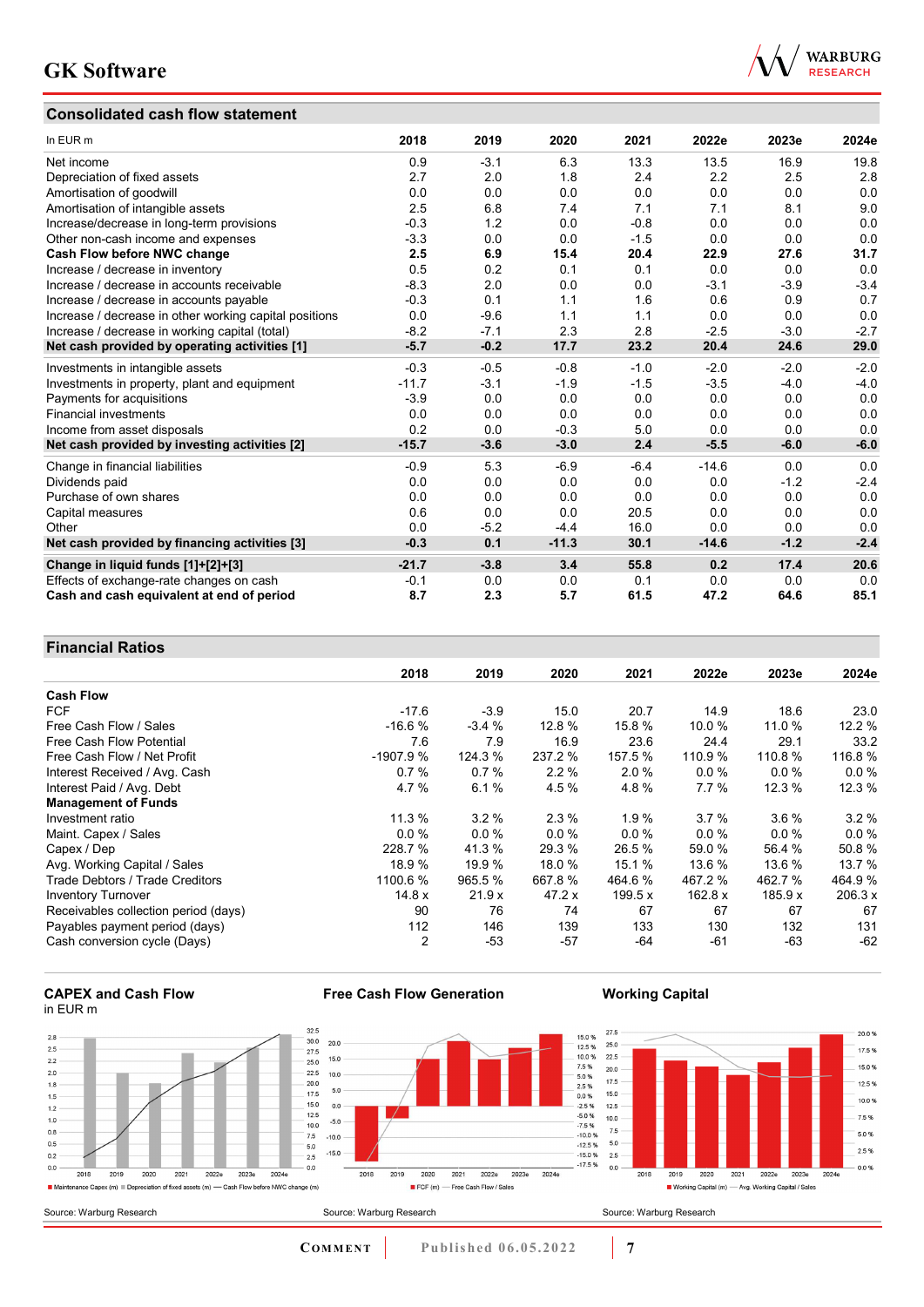

### **LEGAL DISCLAIMER**

This research report ("investment recommendation") was prepared by the Warburg Research GmbH, a fully owned subsidiary of the M.M.Warburg & CO (AG & Co.) KGaA and is passed on by the M.M.Warburg & CO (AG & Co.) KGaA. It is intended solely for the recipient and may not be passed on to another company without their prior consent, regardless of whether the company is part of the same corporation or not. It contains selected information and does not purport to be complete. The investment recommendation is based on publicly available information and data ("information") believed to be accurate and complete. Warburg Research GmbH neither examines the information for accuracy and completeness, nor guarantees its accuracy and completeness. Possible errors or incompleteness of the information do not constitute grounds for liability of M.M.Warburg & CO (AG & Co.) KGaA or Warburg Research GmbH for damages of any kind whatsoever, and M.M.Warburg & CO (AG & Co.) KGaA and Warburg Research GmbH are not liable for indirect and/or direct and/or consequential damages. In particular, neither M.M.Warburg & CO (AG & Co.) KGaA nor Warburg Research GmbH are liable for the statements, plans or other details contained in these investment recommendations concerning the examined companies, their affiliated companies, strategies, economic situations, market and competitive situations, regulatory environment, etc. Although due care has been taken in compiling this investment recommendation, it cannot be excluded that it is incomplete or contains errors. M.M.Warburg & CO (AG & Co.) KGaA and Warburg Research GmbH, their shareholders and employees are not liable for the accuracy and completeness of the statements, estimations and the conclusions derived from the information contained in this investment recommendation. Provided a investment recommendation is being transmitted in connection with an existing contractual relationship, i.e. financial advisory or similar services, the liability of M.M.Warburg & CO (AG & Co.) KGaA and Warburg Research GmbH shall be restricted to gross negligence and wilful misconduct. In case of failure in essential tasks, M.M.Warburg & CO (AG & Co.) KGaA and Warburg Research GmbH are liable for normal negligence. In any case, the liability of M.M.Warburg & CO (AG & Co.) KGaA and Warburg Research GmbH is limited to typical, expectable damages. This investment recommendation does not constitute an offer or a solicitation of an offer for the purchase or sale of any security. Partners, directors or employees of M.M.Warburg & CO (AG & Co.) KGaA, Warburg Research GmbH or affiliated companies may serve in a position of responsibility, i.e. on the board of directors of companies mentioned in the report. Opinions expressed in this investment recommendation are subject to change without notice. All rights reserved.

### **COPYRIGHT NOTICE**

This work including all its parts is protected by copyright. Any use beyond the limits provided by copyright law without permission is prohibited and punishable. This applies, in particular, to reproductions, translations, microfilming, and storage and processing on electronic media of the entire content or parts thereof.

### **DISCLOSURE ACCORDING TO §85 OF THE GERMAN SECURITIES TRADING ACT (WPHG), MAR AND MIFID II INCL. COMMISSION DELEGATED REGULATION (EU) 2016/958 AND (EU) 2017/565**

The valuation underlying the investment recommendation for the company analysed here is based on generally accepted and widely used methods of fundamental analysis, such as e.g. DCF Model, Free Cash Flow Value Potential, NAV, Peer Group Comparison or Sum of the Parts Model (see also [http://www.mmwarburg.de/disclaimer/disclaimer.htm#Valuation\)](http://www.mmwarburg.de/disclaimer/disclaimer.htm#Valuation). The result of this fundamental valuation is modified to take into consideration the analyst's assessment as regards the expected development of investor sentiment and its impact on the share price.

Independent of the applied valuation methods, there is the risk that the price target will not be met, for instance because of unforeseen changes in demand for the company's products, changes in management, technology, economic development, interest rate development, operating and/or material costs, competitive pressure, supervisory law, exchange rate, tax rate etc. For investments in foreign markets and instruments there are further risks, generally based on exchange rate changes or changes in political and social conditions.

This commentary reflects the opinion of the relevant author at the point in time of its compilation. A change in the fundamental factors underlying the valuation can mean that the valuation is subsequently no longer accurate. Whether, or in what time frame, an update of this commentary follows is not determined in advance.

Additional internal and organisational arrangements to prevent or to deal with conflicts of interest have been implemented. Among these are the spatial separation of Warburg Research GmbH from M.M.Warburg & CO (AG & Co.) KGaA and the creation of areas of confidentiality. This prevents the exchange of information, which could form the basis of conflicts of interest for Warburg Research GmbH in terms of the analysed issuers or their financial instruments.

The analysts of Warburg Research GmbH do not receive a gratuity – directly or indirectly – from the investment banking activities of M.M.Warburg & CO (AG & Co.) KGaA or of any company within the Warburg-Group.

All prices of financial instruments given in this investment recommendation are the closing prices on the last stock-market trading day before the publication date stated, unless another point in time is explicitly stated.

M.M.Warburg & CO (AG & Co.) KGaA and Warburg Research GmbH are subject to the supervision of the Federal Financial Supervisory Authority, BaFin. M.M.Warburg & CO (AG & Co.) KGaA is additionally subject to the supervision of the European Central Bank (ECB).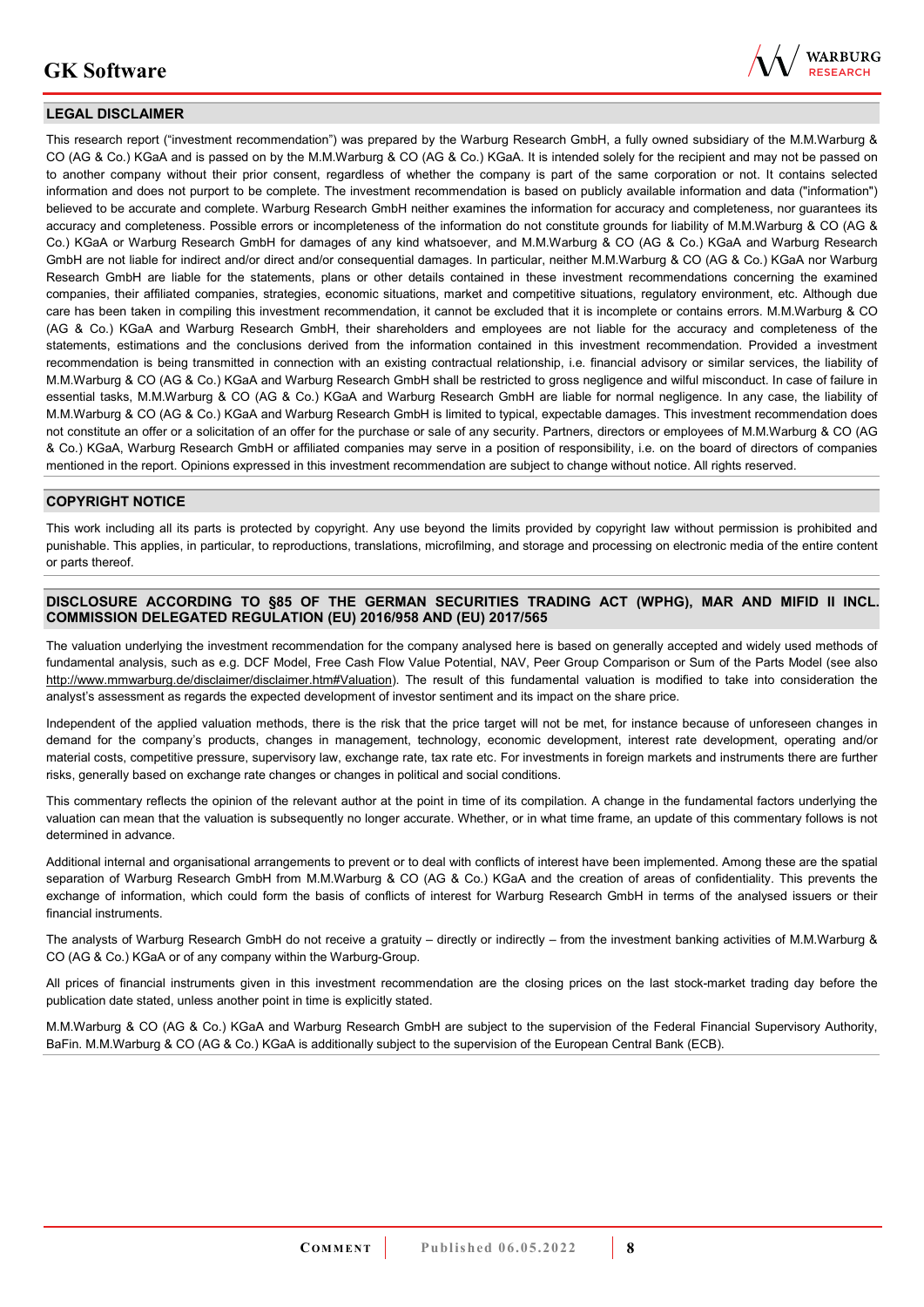

### **SOURCES**

All **data and consensus estimates** have been obtained from FactSet except where stated otherwise.

The **Warburg ESG Risk Score** is based on information © 2020 MSCI ESG Research LLC. Reproduced by permission. Although Warburg Research's information providers, including without limitation, MSCI ESG Research LLC and its affiliates (the "ESG Parties"), obtain information (the "Information") from sources they consider reliable, none of the ESG Parties warrants or guarantees the originality, accuracy and/or completeness, of any data herein and expressly disclaim all express or implied warranties, including those of merchantability and fitness for a particular purpose. The Information may only be used for your internal use, may not be reproduced or redisseminated in any form and may not be used as a basis for, or a component, of any financial instruments or products indices. Further, none of the Information can in and of itself be used to determine which securities to buy or sell or when to buy or sell them. None of the ESG Parties shall have any liability for any errors or omissions in connection with any data herein, or any liability for any direct, indirect, special, punitive, consequential or any other damage (including lost profits) even if notified of the possibility.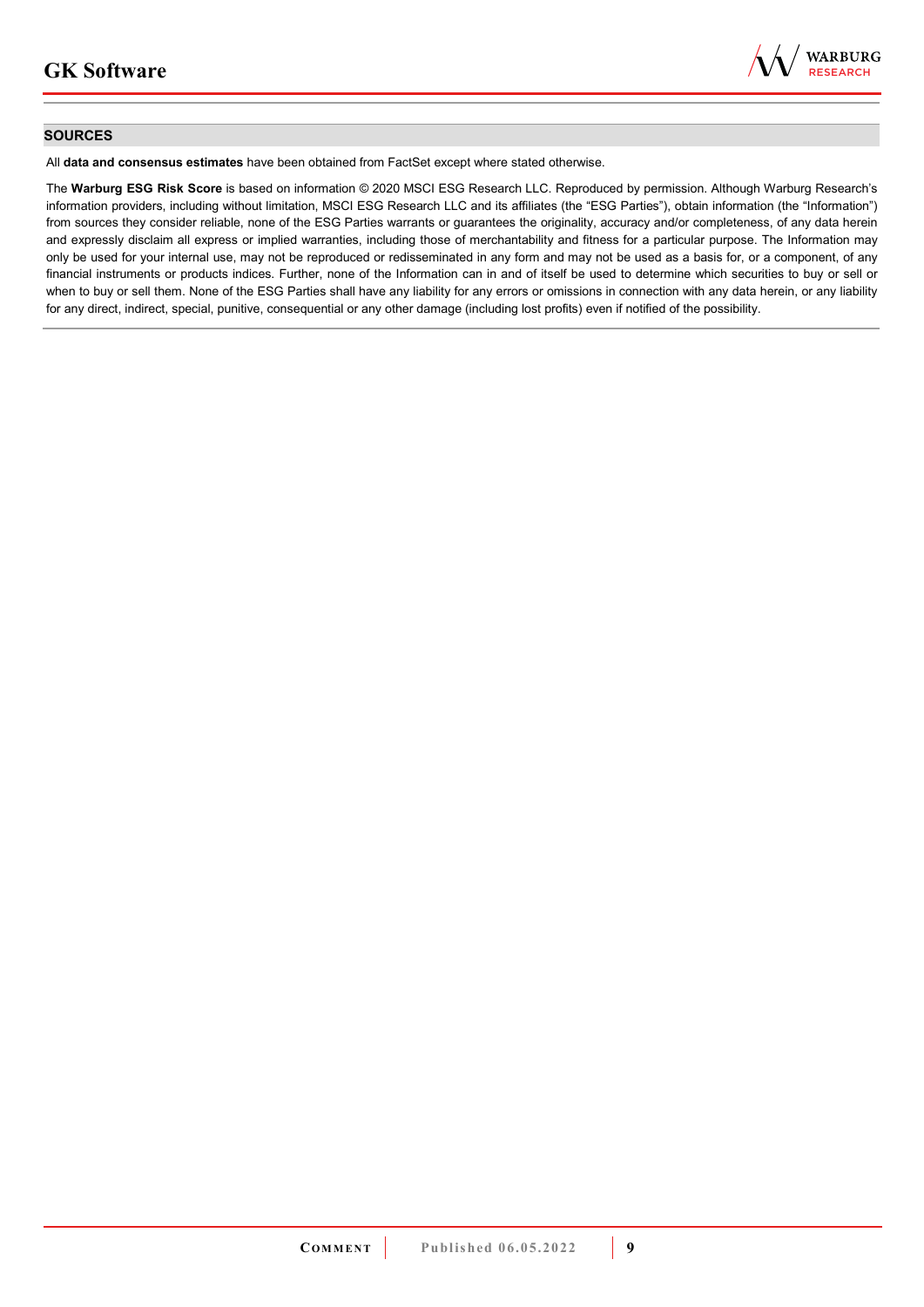

#### **Additional information for clients in the United States**

1. This research report (the "Report") is a product of Warburg Research GmbH, Germany, a fully owned subsidiary of M.M.Warburg & CO (AG & Co.)

KGaA, Germany (in the following collectively "Warburg"). Warburg is the employer of the research analyst(s), who have prepared the Report. The research analyst(s) reside outside the United States and are not associated persons of any U.S. regulated broker-dealer and therefore are not subject to the supervision of any U.S. regulated broker-dealer.

2. The Report is provided in the United States for distribution solely to "major U.S. institutional investors" under Rule 15a-6 of the U.S. Securities Exchange Act of 1934 by CIC.

3. CIC (Crédit Industriel et Commercial) and M.M. Warburg & CO have concluded a Research Distribution Agreement that gives CIC Market Solutions exclusive distribution in France, the US and Canada of the Warburg Research GmbH research product.

4. The research reports are distributed in the United States of America by CIC ("CIC") pursuant to a SEC Rule 15a-6 agreement with CIC Market Solutions Inc ("CICI"), a U.S. registered broker-dealer and a related company of CIC, and are distributed solely to persons who qualify as "Major U.S. Institutional Investors" as defined in SEC Rule 15a-6 under the Securities Exchange Act of 1934.

5. Any person who is not a Major U.S. Institutional Investor must not rely on this communication. The delivery of this research report to any person in the United States of America is not a recommendation to effect any transactions in the securities discussed herein, or an endorsement of any opinion expressed herein.

#### **Reference in accordance with section 85 of the German Securities Trading Act (WpHG) and Art. 20 MAR regarding possible conflicts of interest with companies analysed:**

- **-1-** Warburg Research, or an affiliated company, or an employee of one of these companies responsible for the compilation of the research, hold a **share of more than 5%** of the equity capital of the analysed company.
- **-2-**  Warburg Research, or an affiliated company, within the last twelve months participated in the **management of a consortium** for an issue in the course of a public offering of such financial instruments, which are, or the issuer of which is, the subject of the investment recommendation.
- **-3-** Companies affiliated with Warburg Research **manage financial instruments**, which are, or the issuers of which are, subject of the investment recommendation, in a market based on the provision of buy or sell contracts.

MMWB, Warburg Research, or an affiliated company, reached an agreement with the issuer to provide **investment banking and/or investment services** and the relevant agreement was in force in the last 12 months or there arose for this period, based on the relevant

- **-4**  agreement, the obligation to provide or to receive a service or compensation - provided that this disclosure does not result in the disclosure of confidential business information.
- **-5-** The company compiling the analysis or an affiliated company had reached an **agreement on the compilation of the investment recommendation** with the analysed company.
- **-6a-** Warburg Research, or an affiliated company, holds a **net long position of more than 0.5%** of the total issued share capital of the analysed company.
- **-6b-** Warburg Research, or an affiliated company, holds a **net short position of more than 0.5%** of the total issued share capital of the analysed company.
- **-6c-** The issuer holds shares of more than 5% of the total issued capital of Warburg Research or an affiliated company.
- **-7-** The company preparing the analysis as well as its affiliated companies and employees have **other important interests** in relation to the analysed company, such as, for example, the exercising of mandates at analysed companies.

This report has been made accessible to the company analysed.

| Company            | <b>Disclosure</b>    | Link to the historical price targets and rating changes (last 12 months) |
|--------------------|----------------------|--------------------------------------------------------------------------|
| <b>GK Software</b> | $\ddot{\phantom{1}}$ | http://www.mmwarburg.com/disclaimer/disclaimer_en/DE0007571424.htm       |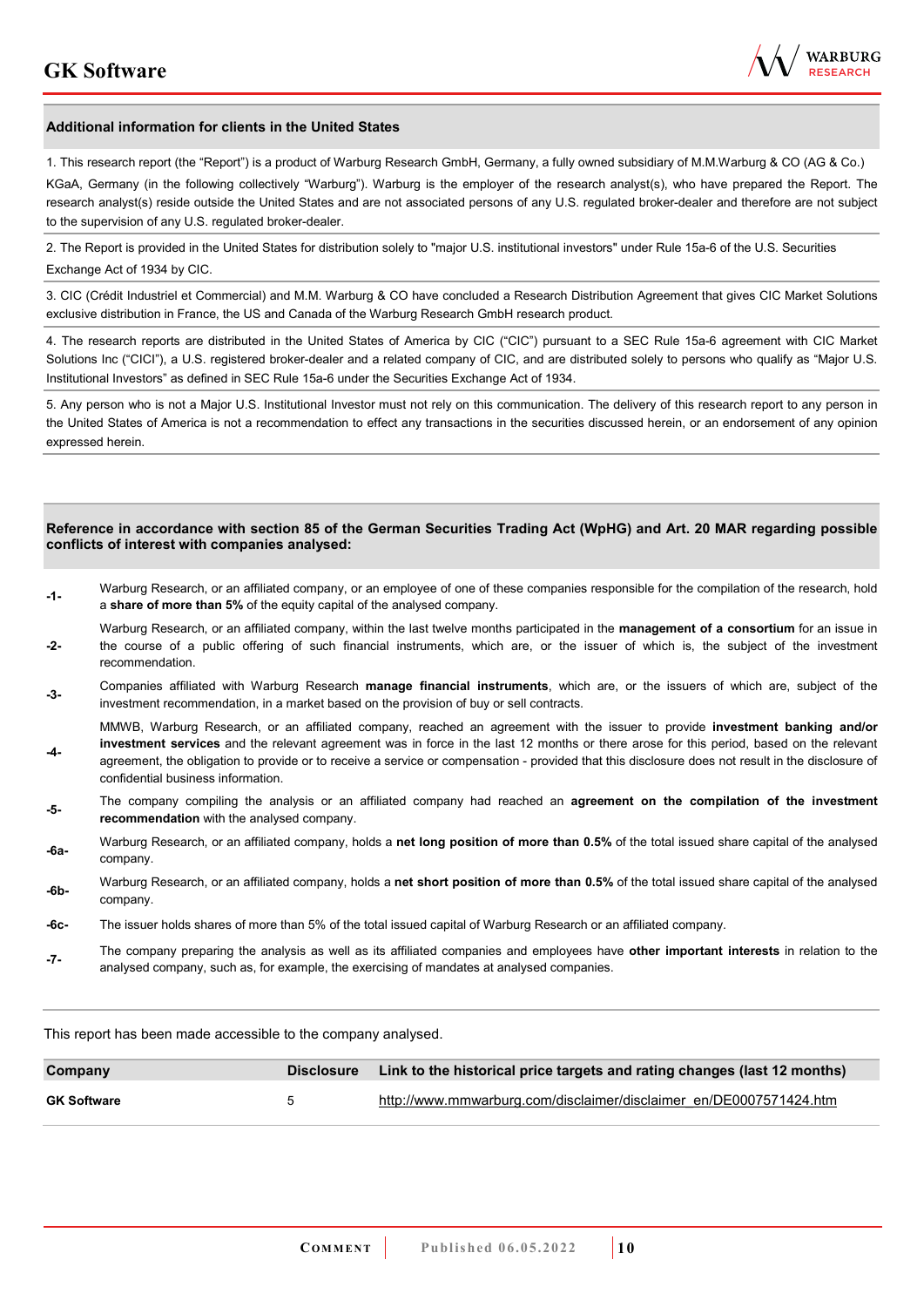

### **INVESTMENT RECOMMENDATION**

Investment recommendation: expected direction of the share price development of the financial instrument up to the given price target in the opinion of the analyst who covers this financial instrument.

| -B-           | Buy:                     | The price of the analysed financial instrument is expected to rise over the next 12 months.                  |  |
|---------------|--------------------------|--------------------------------------------------------------------------------------------------------------|--|
| -H-<br>Hold:  |                          | The price of the analysed financial instrument is expected to remain mostly flat over the next 12<br>months. |  |
| -S-           | Sell:                    | The price of the analysed financial instrument is expected to fall over the next 12 months.                  |  |
| $\frac{1}{2}$ | <b>Rating suspended:</b> | The available information currently does not permit an evaluation of the company.                            |  |

### **WARBURG RESEARCH GMBH – ANALYSED RESEARCH UNIVERSE BY RATING**

| Rating           | <b>Number of stocks</b> | % of Universe |
|------------------|-------------------------|---------------|
| Buy              | 170                     | 81            |
| Hold             | 36                      | 17            |
| Sell             | 3                       | -1            |
| Rating suspended | 2                       | 1             |
| <b>Total</b>     | 211                     | 100           |

### **WARBURG RESEARCH GMBH – ANALYSED RESEARCH UNIVERSE BY RATING …**

**… taking into account only those companies which were provided with major investment services in the last twelve months.** 

| Rating           | <b>Number of stocks</b> | % of Universe |
|------------------|-------------------------|---------------|
| Buy              | 50                      | 85            |
| Hold             |                         | 12            |
| Sell             | 0                       | 0             |
| Rating suspended | 2                       | 3             |
| <b>Total</b>     | 59                      | 100           |

### **PRICE AND RATING HISTORY GK SOFTWARE AS OF 06.05.2022**



Markings in the chart show rating changes by Warburg Research GmbH in the last 12 months. Every marking details the date and closing price on the day of the rating change.